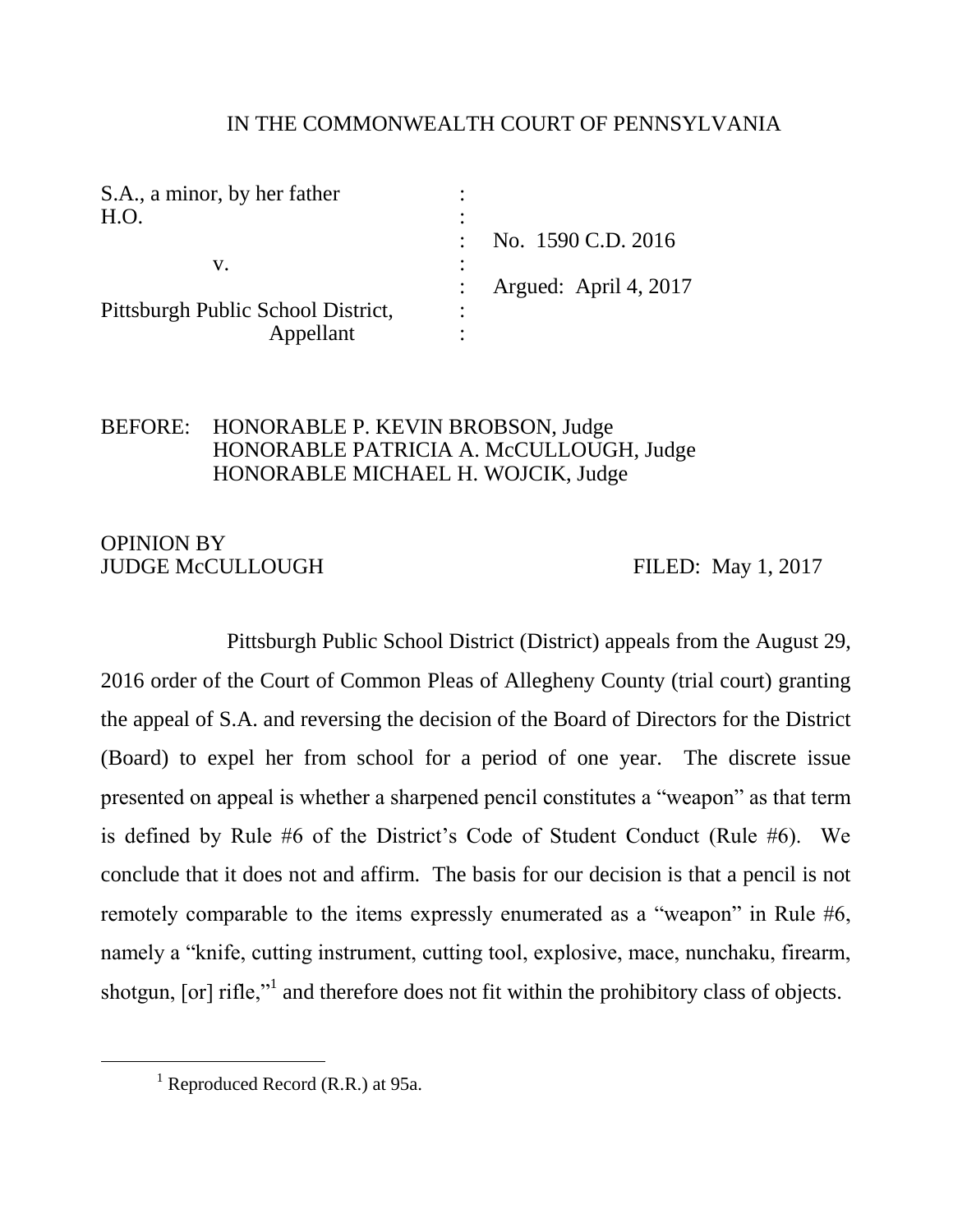#### **Facts/Procedural History**

At the time of the incident in question, S.A. was a 14-year-old student in the 10th grade at Barack Obama International Academy in Pittsburgh. On May 9, 2016, S.A. was sitting in class when a student threw a cap to a cologne bottle at her, and S.A. retrieved the cap from the floor. The student who threw the cap was not the owner of the cologne bottle. The student who owned the cologne bottle approached S.A. and attempted to retrieve the cap, but S.A. refused to return it. After the student repeated his requests that the cap be returned, S.A. stated that if he continued his requests, she would stab him with her pencil. Thereafter, S.A. stabbed the student multiple times in the neck with a sharpened pencil. The victim sustained injures to the side and back of his neck, was treated by the school nurse (apparently with gauze pad coverings), and left school for the day. The nurse stated that the injuries could have been much worse if the pencil point had punctured one of the student's arteries. (R.R. at 34a, 42a, 63a, 72a-73a 138a-40a.)

The School District charged S.A. with violating Rule #6, which is modeled after and required by subsections 1317.2(a), (b), and (g) of the Public School Code of 1949 (School Code). $^2$  In pertinent part, Rule #6 provides:

<sup>2</sup> Act of March 10, 1949, P.L. 30, *as amended, added by* Section 4 of the Act of June 30, 1995, P.L. 220, *as amended,* 24 P.S. §13-1317.2(a)-(b), (g). Subsections (a) and (b) provide:

<sup>(</sup>a) Except as otherwise provided in this section, a school district or area vocational-technical school shall expel, for a period of not less than one year, any student who is determined to have brought onto or is in possession of a weapon on any school property, any schoolsponsored activity or any public conveyance providing transportation to a school or school-sponsored activity.

<sup>(</sup>b) Every school district and area vocational-technical school shall develop a written policy regarding expulsions for possession of a **(Footnote continued on next page…)**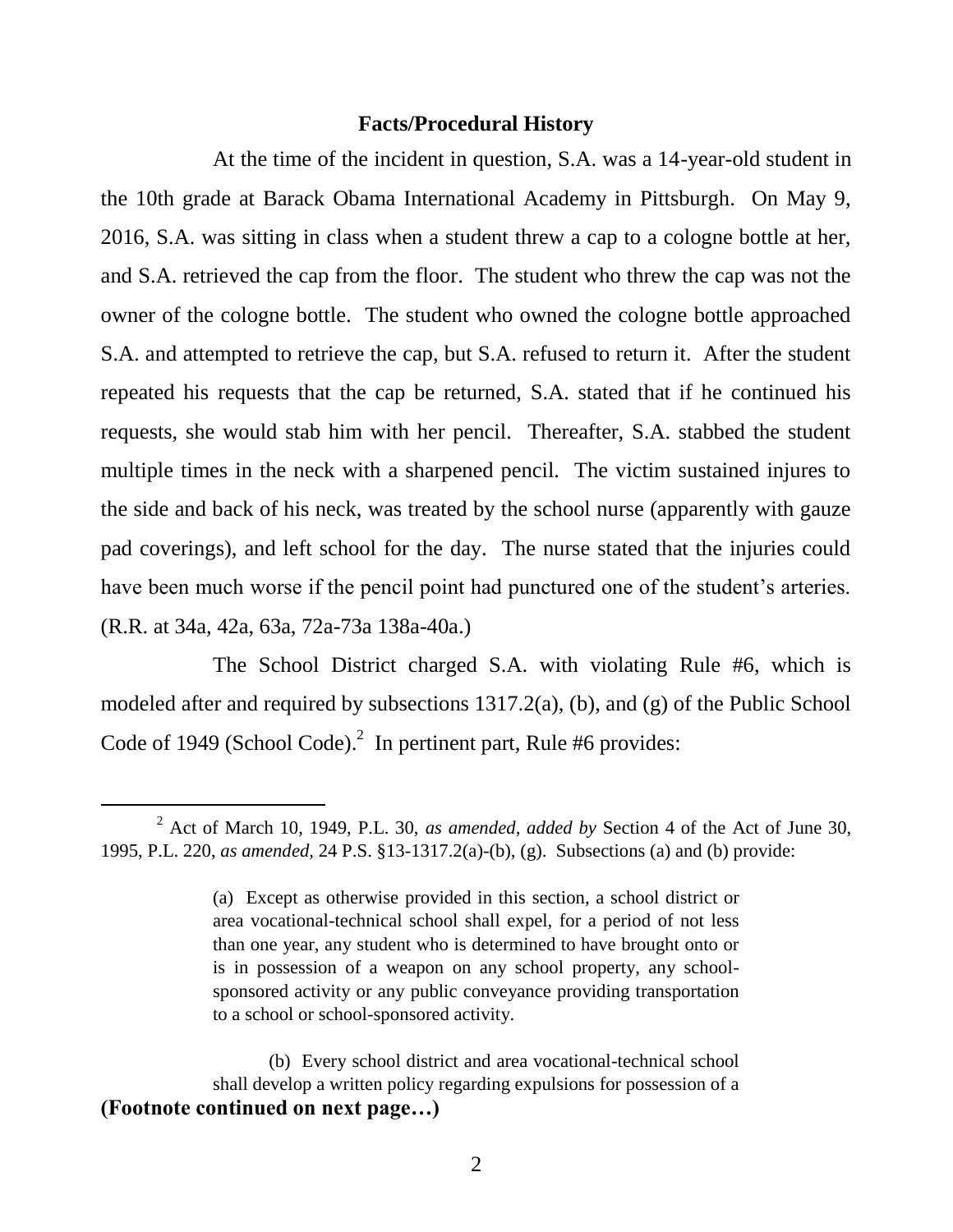#### 6. WEAPONS AND DANGEROUS INSTRUMENTS:

A student shall not possess, handle or transmit a weapon while on any school property, while at any schoolsponsored or approved activity or while walking or being transported in any manner to or from a school or schoolsponsored or approved activity.

The term "weapon," as used in this Code of Student Conduct shall include but shall not be limited to any knife, cutting instrument, cutting tool, explosive, mace, nunchaku, firearm, shotgun, rifle and any other tool, instrument or implement capable of inflicting serious bodily injury . . . .

 $(R.R. at 95a.)<sup>3</sup>$  Rule #6 further states that a student who violates it will be expelled for one year and vests the Superintendent with discretion to recommend a less severe discipline on a case-by-case basis. *Id.* 

# **(continued…)**

 $\overline{a}$ 

weapon as required under this section. Expulsions shall be conducted pursuant to all applicable regulations.

24 P.S. §13-1317.2(a)-(b). As noted below, subsection (g) sets forth a definition of "weapon."

<sup>3</sup> Except for Rule  $#6$ 's inclusion of the terms "mace" and "explosives," section 1317.2(g) of the School Code contains a definition of weapon that is identical to the one in Rule #6: "As used in this section, the term 'weapon' shall include, but not be limited to, any knife, cutting instrument, cutting tool, nunchaku, firearm, shotgun, rifle and any other tool, instrument or implement capable of inflicting serious bodily injury." Act of March 10, 1949, P.L. 30, *as amended, added by* Section 4 of the Act of June 30, 1995, P.L. 220, *as amended,* 24 P.S. §13-1317.2(g).

Considering the School Code as a whole, it appears that a school district's written policy, at a minimum, must duplicate the pertinent statutory language defining a "weapon," and, if it does not, then the School Code may be an independent basis upon which to expel the student. *See generally Picone v. Bangor Area School District*, 936 A.2d 556 (Pa. Cmwlth. 2007).

### **(Footnote continued on next page…)**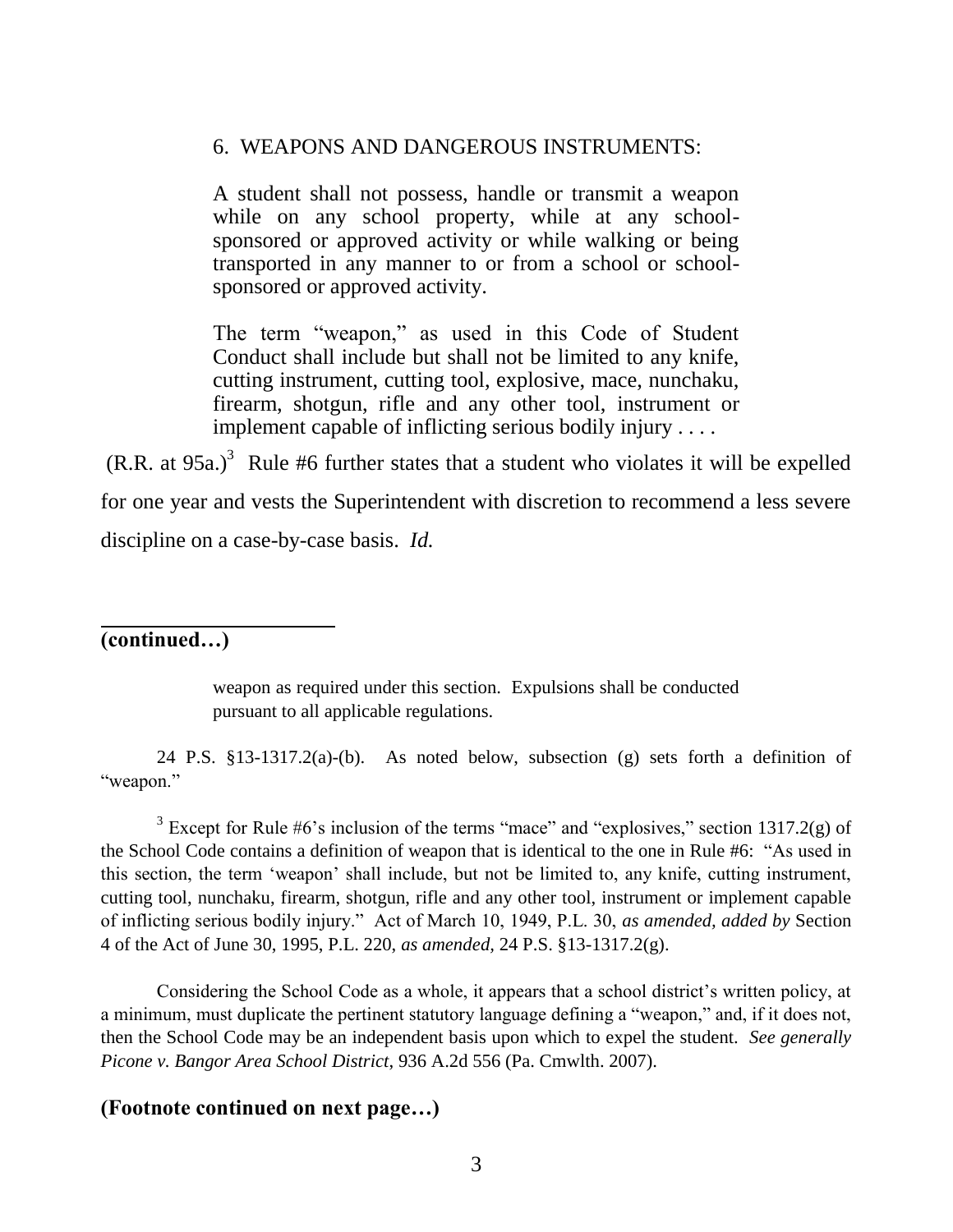Following an informal hearing held on May 17, 2016, the District sent S.A. and her parent a notice of determination letter informing them that a formal disciplinary hearing would be scheduled. The Board subsequently appointed a hearing officer who convened a hearing on May 26, 2016.

At the hearing, the District presented evidence that the hearing officer found established the facts set forth above. In turn, S.A. claimed that she was instigated by the student attempting to retrieve the cap and that he touched her breasts and buttocks during a scuffle. (*See* R.R. at 127a.) In the course of the hearing, a mechanical error occurred and caused the recording device to stop recording and a complete transcript of the hearing is not available.<sup>4</sup>

On June 3, 2016, after considering the evidence, the hearing examiner issued a recommendation, concluding that S.A. violated Rule #6 and expelling her for a period of one year. At a meeting on June 22, 2016, the Board voted to expel S.A. for one year and rejected her request for discipline that was less severe. S.A. then filed an appeal to the trial court.

In addressing the merits of S.A.'s appeal, the trial court did not receive any additional evidence. By opinion and order dated August 29, 2016, the trial court reversed the Board, concluding that S.A. did not violate Rule #6. The trial court reasoned:

## **(continued…)**

 $\overline{a}$ 

In any event, for our analytical and dispositional purposes, there is no meaningful distinction between the language in Rule #6 and section 1317.2(g) of the School Code and our reasoning and result apply to each equally.

<sup>&</sup>lt;sup>4</sup> The parties do not suggest that this malfunction impedes our ability to conduct meaningful appellate review of the issue presented.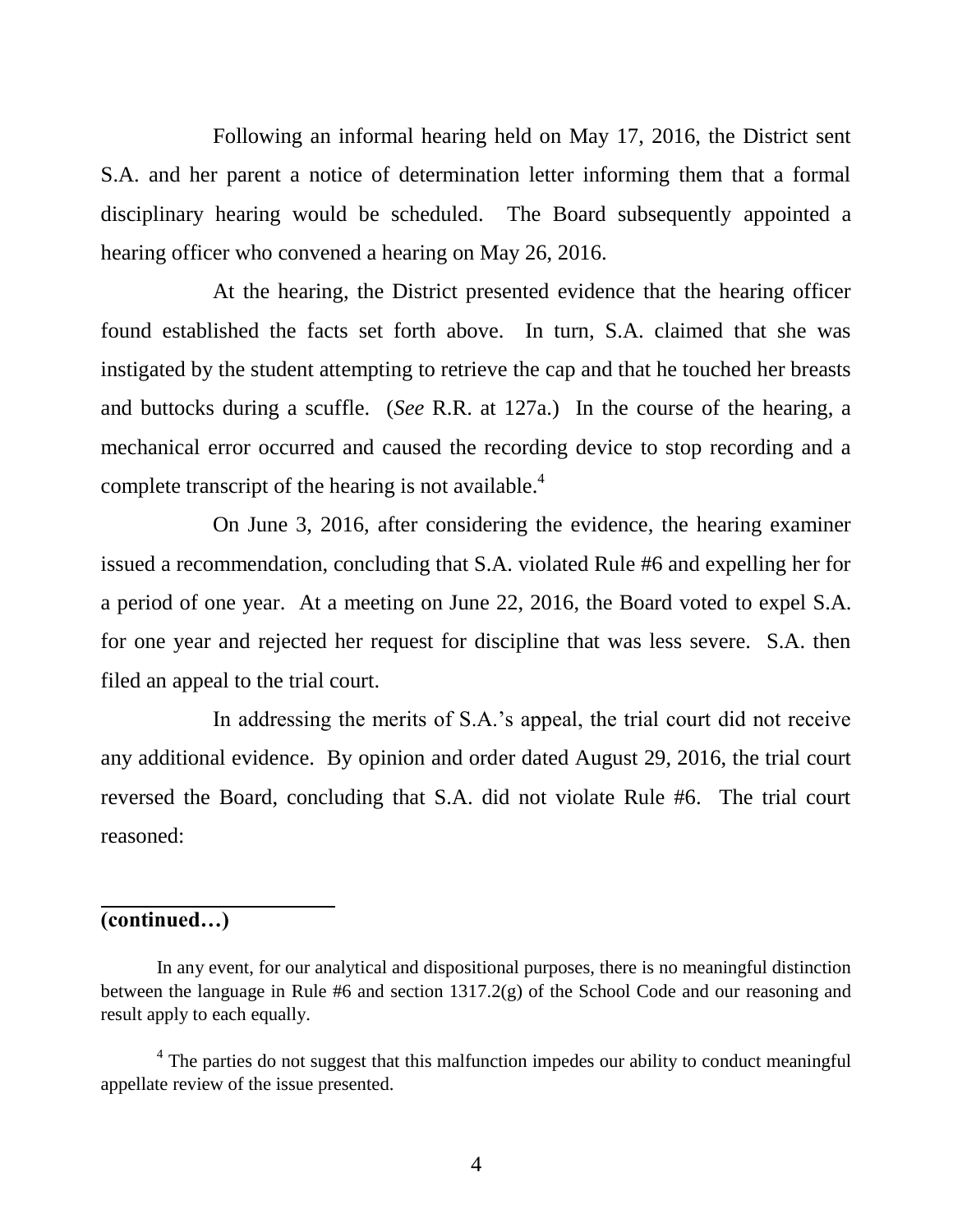Inasmuch as the sole basis on which the District has proceeded is that of possession of a "weapon" . . . the Court is constrained to agree with counsel for S.A. that the District, rather than responding to the actual misbehavior, expelled the student for the possession of a weapon. Counsel for S.A. urges that . . . the principle of *ejusdem generis* ["of the same kind or class"] would preclude the result urged by the District. That principle states that an ambiguous word should be given a precise meaning that is consistent with the words around it. In this matter, the pertinent rule of conduct prohibits possession of a weapon and, by way of further precision, explains that the term weapon includes "any knife, cutting instrument, cutting tool, explosive, mace, nunchaku, firearm, shotgun, rifle and any other tool, instrument or implement capable of inflicting serious bodily injury."

Of course, an individual might deliberately utilize any object as an instrument of harm. Nonetheless, the scope of the rule cited by the District cannot reasonably be construed any more broadly than as a prohibition of possession by a student of weapons that are of the same kind as set forth in the list stated in the District's rule. In fact, because that rule is careful to list not merely "any knife" but also cutting instruments and cutting tools and not merely any "firearm," but also shotguns and rifles, it is apparent that the drafters of the rule were aware of the method by which to ensure a broadened scope of the prohibition of weapons. That there was an intent for that scope to encompass a pencil within the definition of weapons proscribed in [Rule #6] is not plausible and, certainly, would not have afforded notice to S.A. that possession of a pencil placed her at risk of expulsion.

(Trial court op. at 5.) This appeal ensued.<sup>5</sup>

<sup>&</sup>lt;sup>5</sup> Our scope of review is limited to determining whether the trial court abused its discretion, committed an error of law, or violated constitutional rights. *In re Appeal of JAD*, 782 A.2d 1069, 1070 n.3 (Pa. Cmwlth. 2001).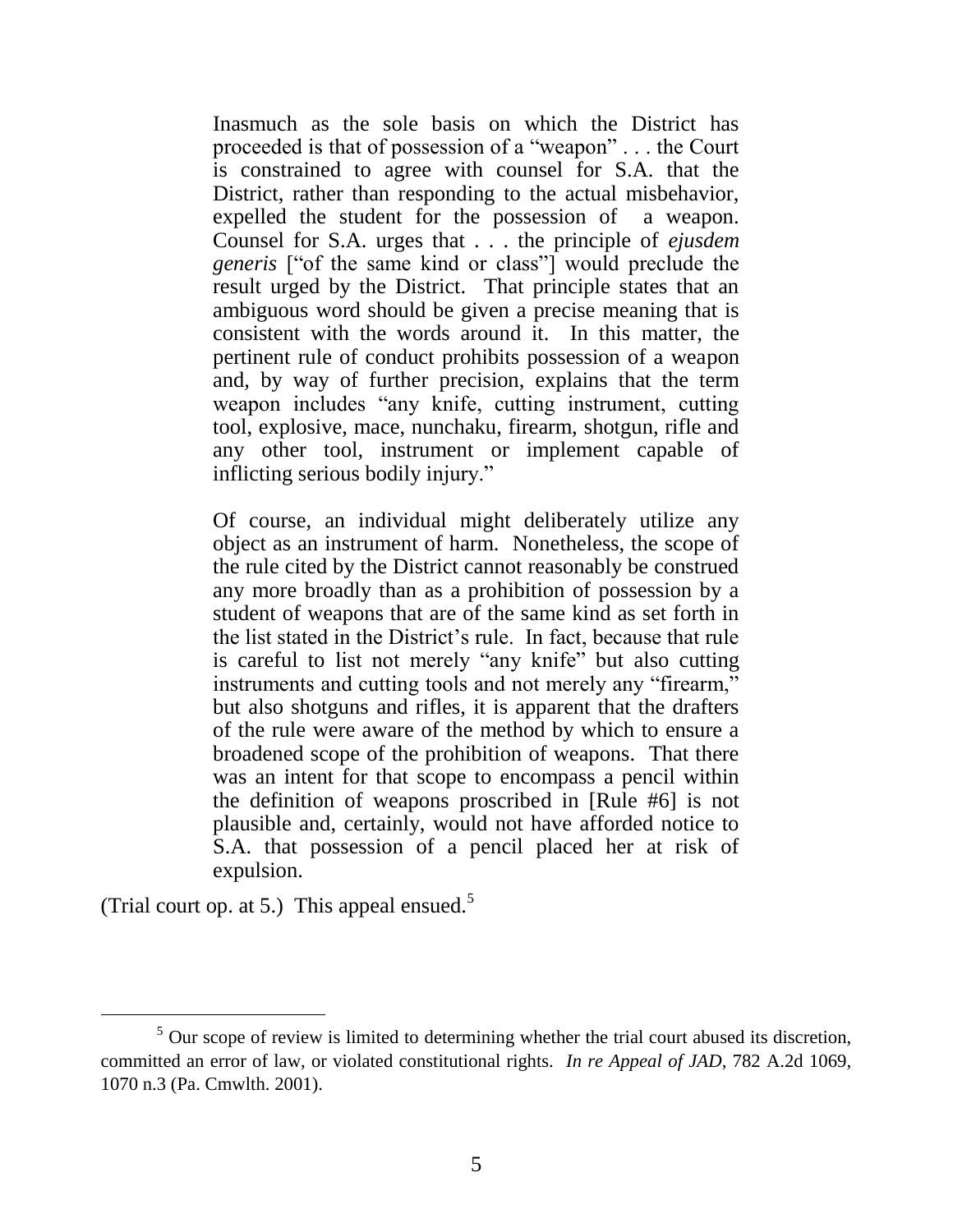#### **Arguments on Appeal**

Before this Court, the District argues that the trial court misapplied the language of Rule #6 to the facts of this case. According to the District, a sharpened pencil, when used to stab and injure another student in the neck, qualifies as an implement capable of inflicting serious bodily injury. The District further contends that Rule #6 is not vague and that S.A. had sufficient notice that her conduct violated the rule.

In response, S.A. cites *Picone v. Bangor Area School District*, 936 A.2d 556 (Pa. Cmwlth. 2007), and asserts that Rule #6 governs the possession of certain objects and that neither intent nor the manner in which the object is used is relevant. S.A. also emphasizes the doctrine of *ejusdem generis*, pointing out that a pencil is not a firearm or a similar instrument that possesses the characteristics of a traditional weapon.

Alternatively, S.A. requests a remand for the trial court to dispose of issues that she raised but were not addressed by the trial court. S.A. also seeks a remand in order to ensure that there is a complete factual record for the trial court to address these arguments.

## **Analysis**

Presently, the issue on appeal requires this Court to interpret the definition of a "weapon" in Rule #6, which states that "[a] student shall not possess, handle or transmit a weapon" on school premises or during school activities. (R.R. at 95a.) More precisely, we must determine whether a sharpened pencil falls within the ambit of the following operative phrase: "The term 'weapon' . . . shall include but shall not be limited to any knife, cutting instrument, cutting tool, explosive, mace, nunchaku, firearm, shotgun, rifle and any other tool, instrument or implement capable of inflicting serious bodily injury." (R.R. at 95a.)

6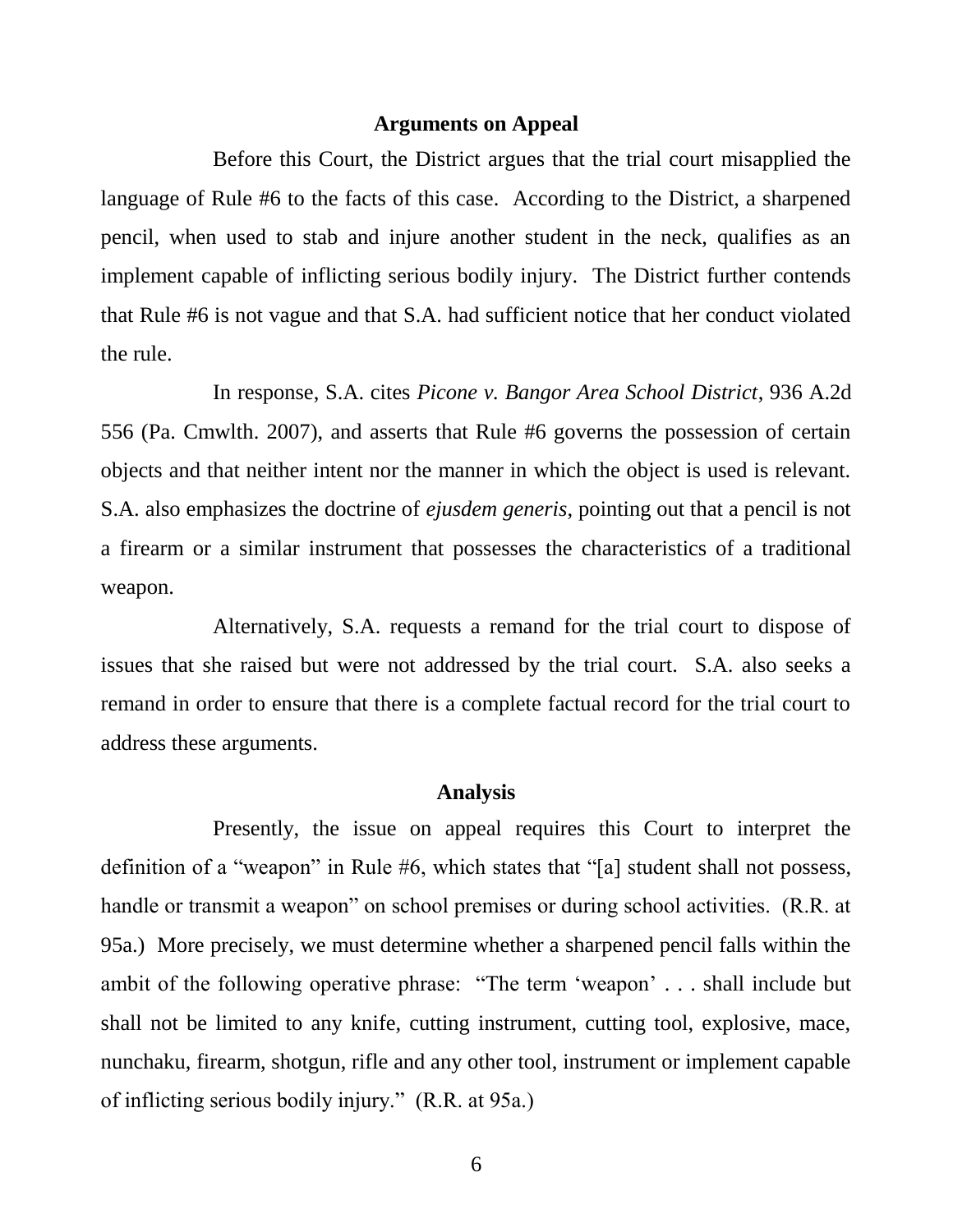In interpreting language in the School Code that is nearly identical to Rule #6,<sup>6</sup> this Court, quoting a trial court's analysis, observed:

> In reviewing the definition of "weapon" in the School Code, it is clear that the [General Assembly] listed several items that are traditionally considered to be weapons and that can inflict serious bodily harm when used in the manner intended (knife, cutting instrument, cutting tool, nanchaku, firearm, shotgun, and rifle). The [General Assembly] then included the term "capable" in the catch-all language "any other tool, instrument or implement *capable* of inflicting serious bodily injury," suggesting the [General Assembly's] intent to include not only "other" items *designed* to inflict serious bodily injury, but also "other" items, that *even when used as intended,* can inflict serious bodily injury.

*Picone*, 936 A.2d 562 (emphasis in original; citation omitted.)

In *Picone*, the school district expelled a student for possession of an air pellet gun after the student shot the pellet gun at his girlfriend and a plastic pellet struck her on the thigh, causing a welt. This Court concluded that the pellet gun, although not one of the expressly enumerated items in the statute, was nonetheless a weapon because it was an instrument "*capable of inflicting serious injury to an eye*." *Id.* (emphasis added.)Critically, in arriving at this holding, we disavowed the student's argument that the surrounding circumstances and his state-of-mind should be considered when determining if an object is a "weapon." Specifically, we stated: "While Student may have not intended to harm his girlfriend when he fired the pellet gun in her direction . . . a pellet gun *is intended to shoot plastic pellets at a relatively high velocity* and is capable of causing serious bodily injury." *Id.* (emphasis added.)

In our view, the principle to be extracted from *Picone* is that, when deciding whether an object is a weapon, the inquiry must focus solely on the object in

<sup>6</sup> *See supra* n.3.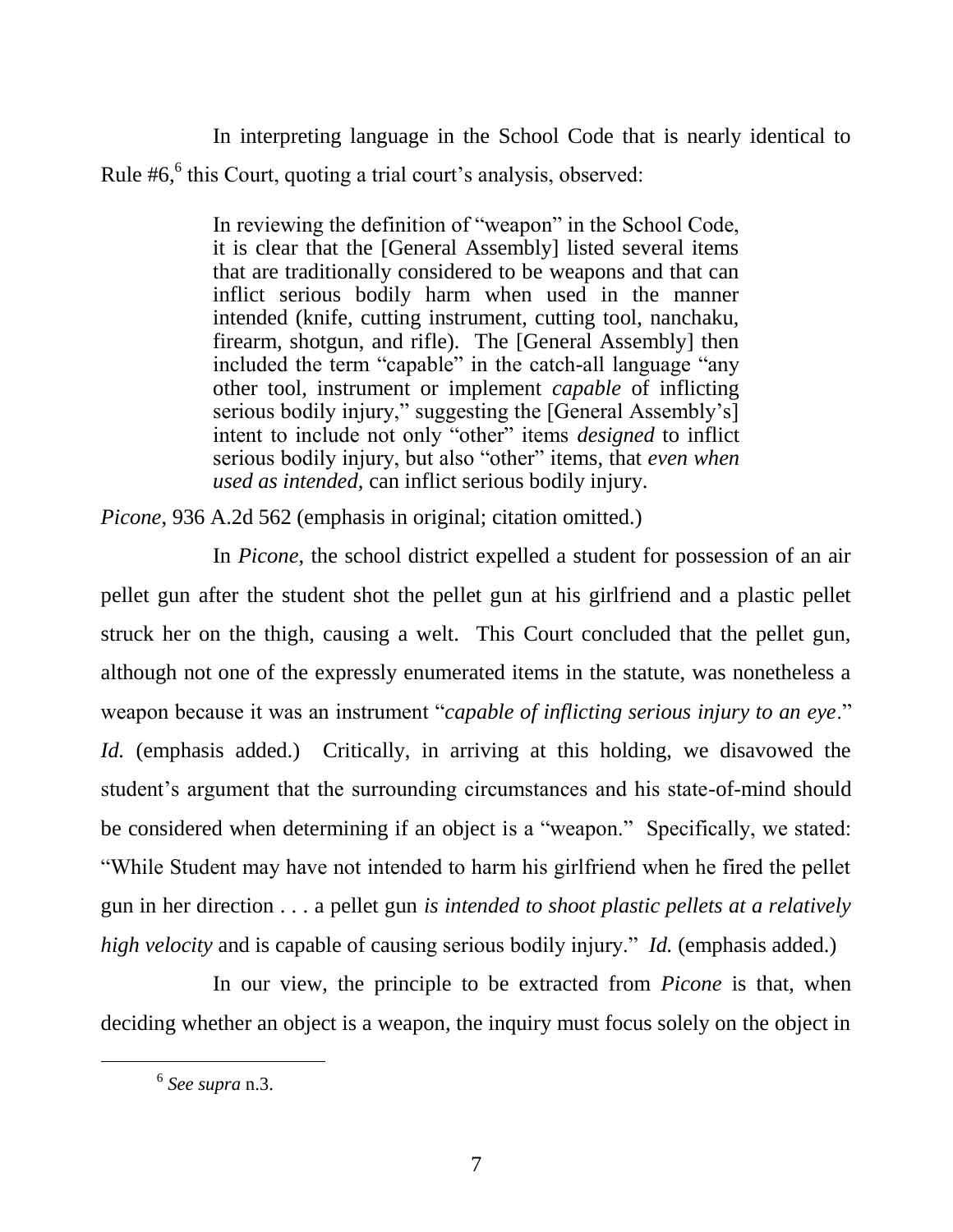isolation (in a vacuum so to speak) and its inherent operational capabilities; that is, what the object is intended to do in the practical and functional sense. Notably, the analysis does not take into consideration external factors, such as the manner in which the object was used by the student or the severity of the actual injury inflicted on the victim. In point of fact, even though the student in *Picone* shot his girlfriend with a plastic pellet in the leg and she suffered a relatively minor injury, this Court deemed the pellet gun to be a weapon because, from a purely objective standpoint dissociated from the facts of the case, a pellet gun is capable of causing serious bodily injury when a pellet shot with a notable amount of velocity punctures an eye.

Consequently, under *Picone*, it is the object, standing alone and in and of itself, and not the conduct of the person using the object, that determines whether an object is a weapon. This reading of *Picone* is in full accord with the language of Rule #6. After all, Rule #6 prohibits the mere "possession" of a "weapon" and defines what a "weapon" is. Tellingly, the rule does not contain any language defining a "weapon" in relation to, or depending upon, the specifics of how an object – or any kind of object for that matter  $-$  is utilized by the person wielding it. In other words, a weapon is self-defined as a weapon for purposes of Rule #6, and the manner in which a person uses an object cannot convert an otherwise non-weapon into a weapon.

Theoretically, almost any item or object that is of notable weight or has sharp edges possesses the capability of inflicting serious bodily injury. For instance, a paper clip that is bent or even a ruler if applied with extreme force could puncture a major artery and a heavy dictionary could cause blunt trauma to the head resulting in a hematoma. But a paper clip, ruler, and a dictionary are not *intended* to be used in this manner – their inherent and functional purposes in the schoolroom setting are to fasten papers, measure distance, and provide definitions to words. On a qualitative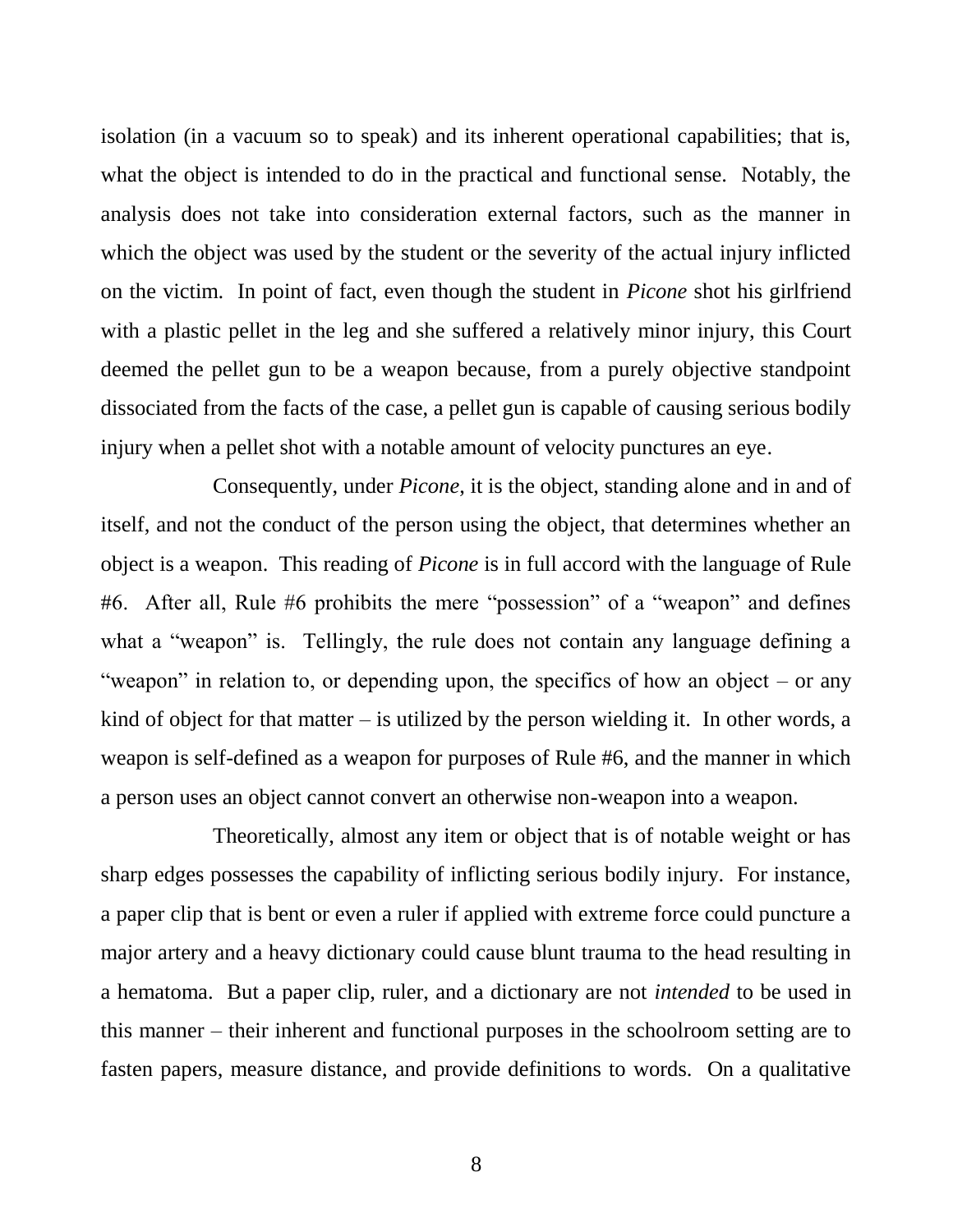level, then, a paper clip, ruler, and dictionary are very much different from a pellet gun, which is designed and intended to shoot projectiles. From another vantage point, the items expressly listed in Rule #6 as weapons may be used lawfully and not as a weapon; e.g., a knife may be employed to dice food, a cutting tool to open cardboard boxes, and a rifle to shoot clay discs. But when a student brings these items onto the school premises, they are assuredly not used for such purposes and are rightfully designated as weapons per se – or "traditional" weapons as the *Picone*  court put it – under Rule #6.

From all of this, an apparent dichotomy emerges between what can be dubbed traditional and non-traditional weapons and the question becomes whether and/or where to draw a line.

"The ancient maxim '*noscitur a sociis*' summarizes the rule that the meaning of words may be indicated or controlled by those words with which they are associated. Words are known by the company they keep." *Commonwealth ex rel. Fisher v. Philip Morris, Inc.*, 4 A.3d 749, 756 n.9 (Pa. Cmwlth. 2010). The principle of *noscitur a sociis* is applied to "avoid ascribing to one word a meaning so broad that it is inconsistent with its accompanying words, thus giving unintended breadth to the Acts of the [General Assembly]." *Gustafson v. Alloyd Co.*, 513 U.S. 561, 575 (1995). Pursuant to this rule, "the meaning of a doubtful word may be ascertained by reference to the meaning of words associated with it." *Ford Motor Company v. Unemployment Compensation Board of Review*, 79 A.2d 121, 123 (Pa. Super. 1951).

A related concept is that of *ejusdem generis*. "Under [the] doctrine *ejusdem generis* ('of the same kind or class'), where general words follow the enumeration of particular classes of persons or things, the general words will be construed as applicable only to persons or things of the same general nature or class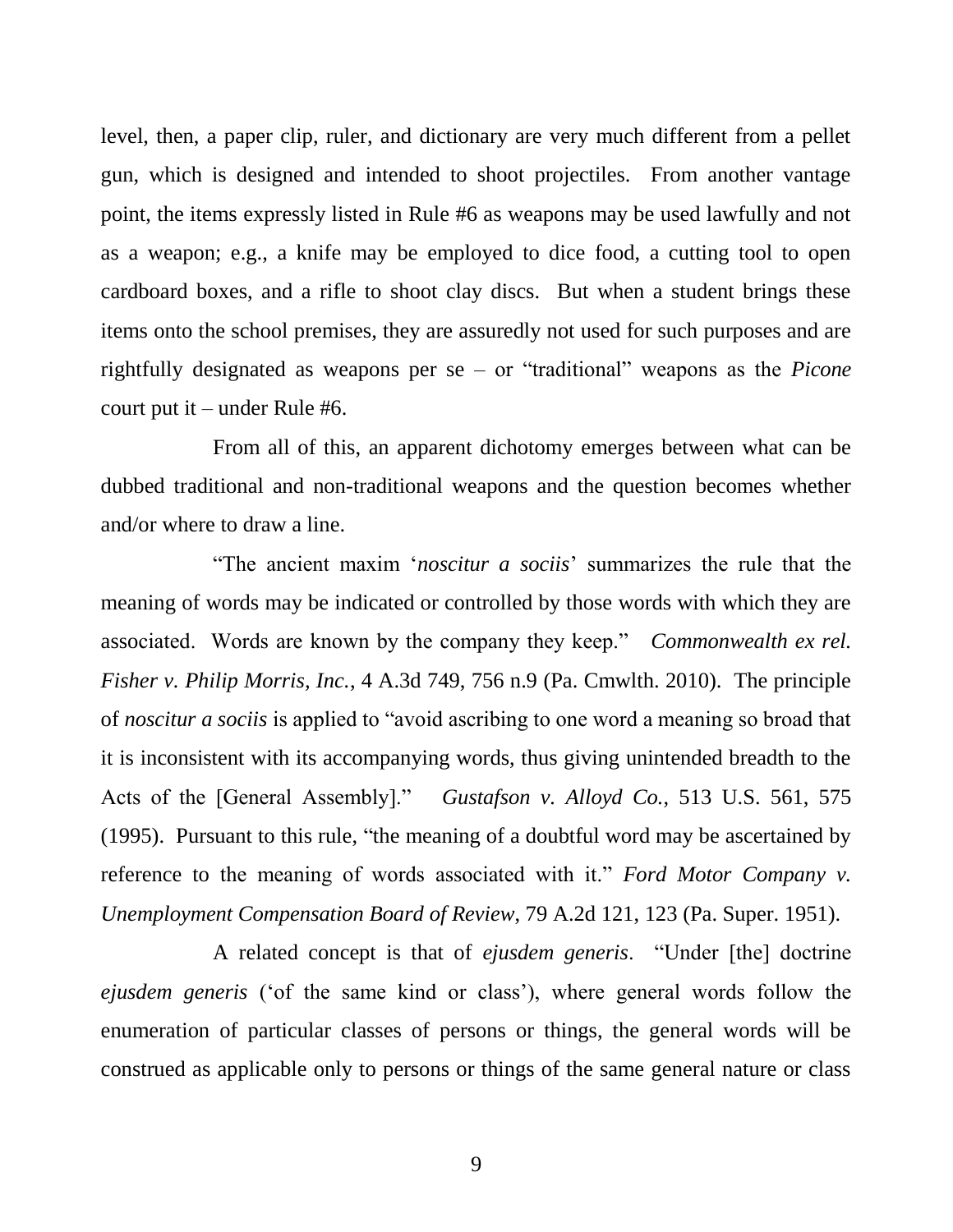as those enumerated." *McClellan v. Health Maintenance Organization of Pennsylvania*, 686 A.2d 801, 806 (Pa. 1996). Stated in somewhat repetitive yet different language, the rule of *ejusdem generis* instructs that "where general words follow an enumeration of . . . words of a particular and specific meaning, such general words are not to be construed in their widest extent, but are to be held as applying only to . . . the same general kind or class as those specifically mentioned." *Steele v. Statesman Insurance Company*, 607 A.2d 742, 743 (Pa. 1992). This maxim is codified conceptually in section 1903(b) of the Statutory Construction Act, which provides: "General words shall be construed to take their meanings and be restricted by preceding particular words." 1 Pa.C.S. §1903(b).

Upon review, we conclude that the doctrine of *ejusdem generis* carries the day here and dictates the result. In its first clause, Rule #6 enumerates a particular list of items ("knife, cutting instrument, cutting tool, explosive, mace, nunchaku, firearm, shotgun, rifle") and then sets forth in its second clause general items that parallel, in a broader way, those previously mentioned items ("and any other tool, instrument or implement capable of inflicting serious bodily injury"). Significantly, the phrase "any other" is situated between Rule #6's specific and general clauses, which strongly advises that an *ejusdem generis* construction is warranted to limit the meaning of the general and broad words located in the second clause to the nature and kind of the words in the first clause. *See also People v. Davis*, 766 N.E.2d 641, 645 (Ill. 2002) ("The doctrine of *ejusdem generis* provides that when a statutory clause specifically describes several classes of persons or things and then includes 'other persons or things,' the word 'other' is interpreted as meaning 'other such like.'"); *Scally v. Pacific Gas & Electric Co.*, 23 Cal. App. 3d 806, 819 (Cal. Ct. App., First Dist., 1972) ("The words 'other' or 'any other' following an enumeration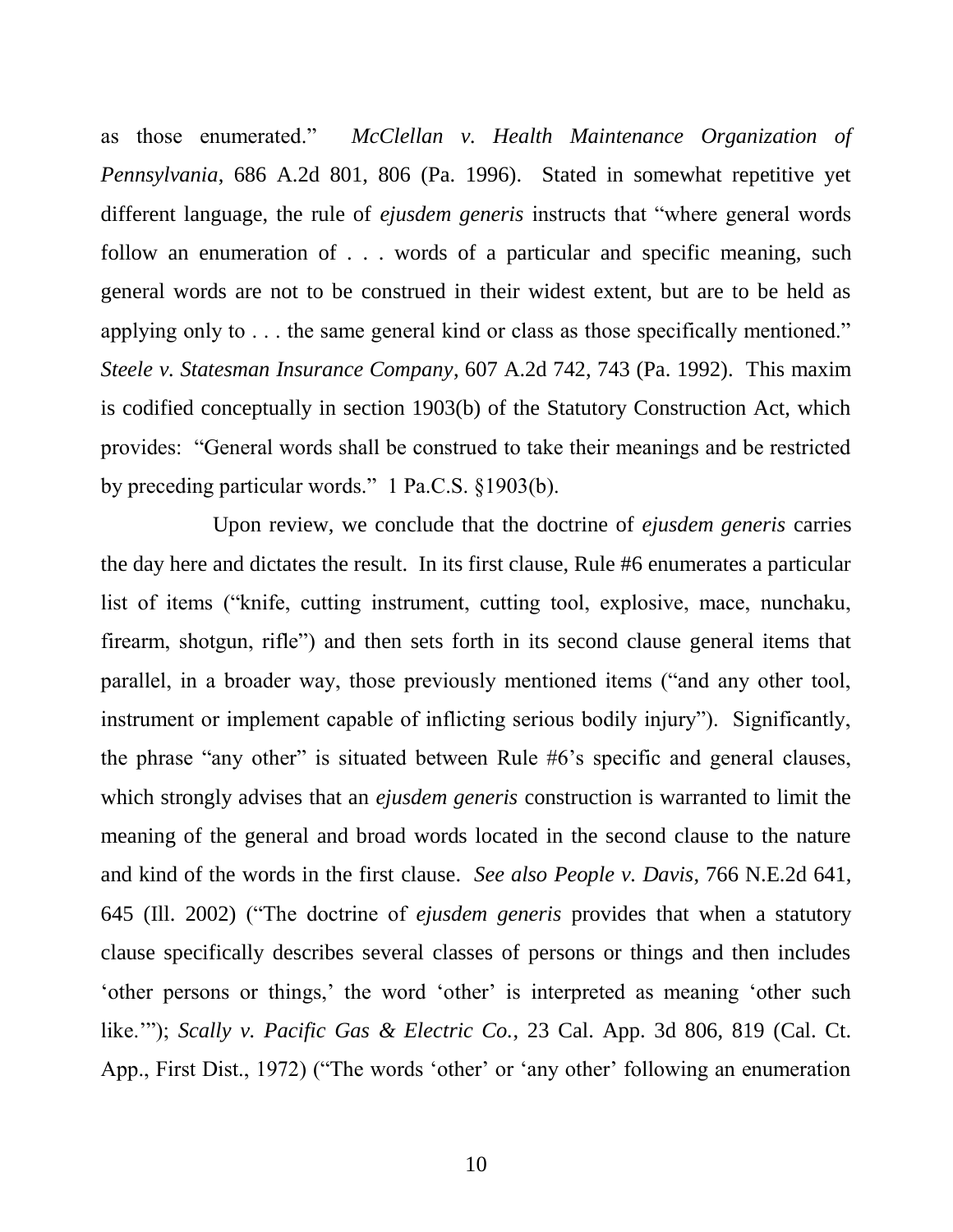of particular classes should be read therefore as *other such like* and to include only others *of like kind or character*.") (emphasis in original).

For example, in *Hoy v. Angelone,* 720 A.2d 745 (Pa. 1998), the Supreme Court determined whether punitive damages fell within the "any other" portion of this statutory language from the Human Relations  $Act:$  "[T]he court shall enjoin the respondent from engaging in such unlawful discriminatory practice and order affirmative action which may include, but is not limited to, reinstatement or hiring of employes, granting of back pay, or *any other* legal or equitable relief as the court deems appropriate." *Id.* at 748 (emphasis added; citation omitted). Ultimately, the Supreme Court applied *ejusdem generis* and concluded that punitive damages did not belong to the enumerated class of relief:

> Central to the Act is the mission to make persons whole for injuries suffered as a result of discrimination. Likewise, the examples of appropriate remedies offered by the statute are make-whole measures, i.e., reinstatement, hiring, and back pay. We believe that in the context of this statute, "affirmative action" is that action which serves to achieve the remedial goals of the Act. Thus, as used in the Act, affirmative action contemplates make whole measures and remedial action.

> Punitive damages are not consistent with this goal of achieving the remedial purposes of the statute and are not a make-whole remedy. Punitive damages are not awarded as an additional compensation but are purely penal in nature. As punitive damages are based on a defendant's culpability, they are inconsistent with redressing injury. While punitive damages also serve to deter, simply put, we do not consider punitive damages to be consistent with the remedial nature of the Act. We believe that when interpreted in the context

<sup>7</sup> Act of October 27, 1955, P.L. 744, *as amended*, 43 P.S. §§851-963.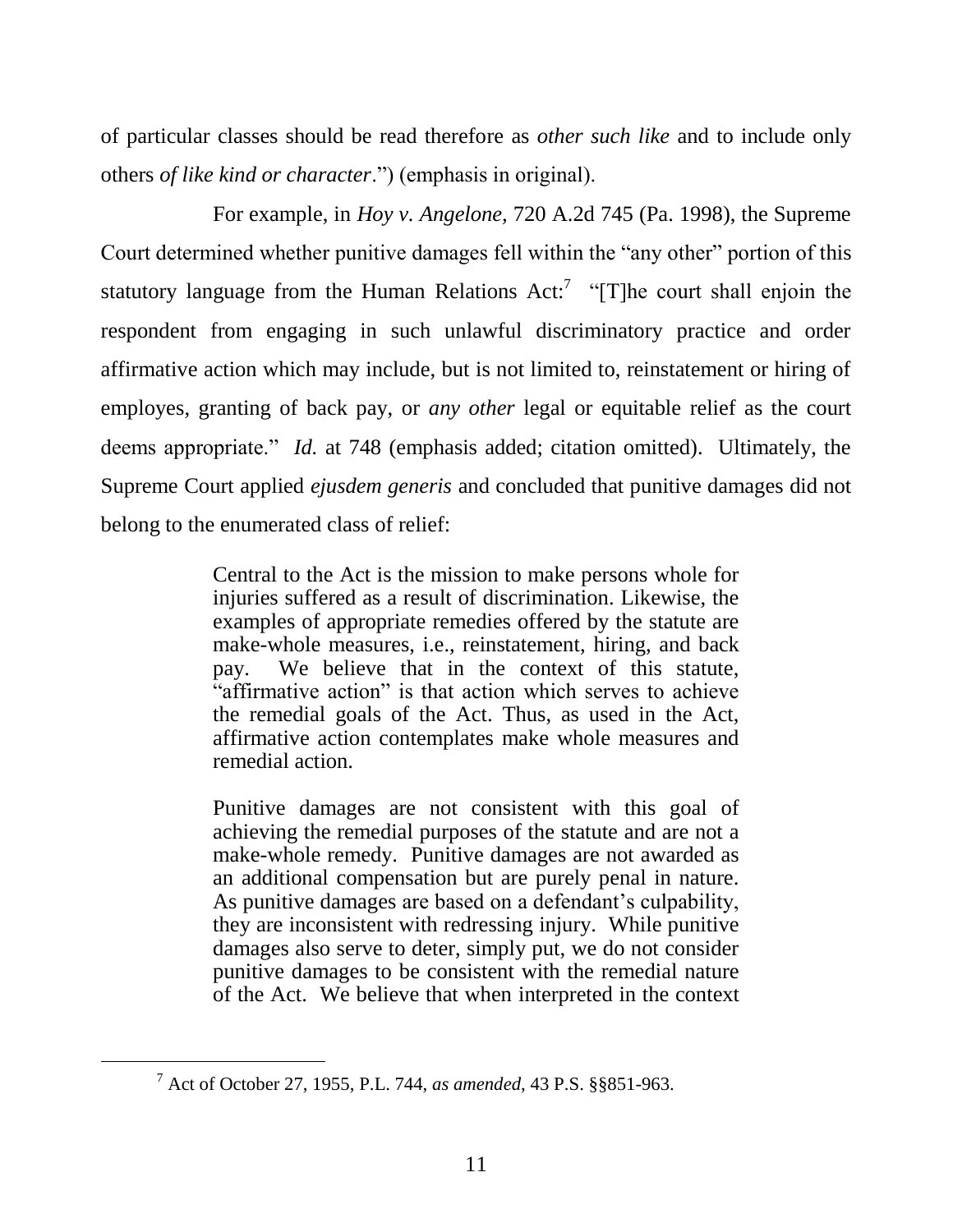of contemplated affirmative action, the phrase "any other legal or equitable relief" does not include punitive damages.

*Id.* at 749-50 (citations omitted). In terms of grammatical structure and phraseology, the language at issue in *Hoy* is materially indistinguishable from that present in Rule #6.

A *ejusdem generis* construction is particularly necessary here, because if it were not applied, there would be no need for the drafters to include the particular, enumerated weapons in Rule #6, and this language would be rendered superfluous. To give effect to the verbiage comprising the listed and specified weapons, these weapons must be considered as shedding light upon – and informing our understanding of – the objects cataloged in the second clause as the "any other" weapons. *See Commonwealth v. Gilmour Manufacturing Co.*, 822 A.2d 676, 679 (Pa. 2003) (stating that a "bedrock principle of statutory construction requires that a statute be construed, if possible, to give effect to all its provisions, so that no provision is mere surplusage.") (citation and internal quotation marks omitted). The end result is that the two clauses constituting Rule #6 must be read in tandem and viewed, essentially, as a collective whole.

Applying the interpretive doctrine of *ejusdem generis* to Rule #6, we construe the terms "tool," "instrument," and "implement" with explicit reference to the particular words that precede it ("knife, cutting instrument, cutting tool, explosive, mace, nunchaku, firearm, shotgun, rifle"), all of which contain a metal blade, discharge projectiles, or are otherwise traditional weapons that serve no innocuous purpose when brought onto school grounds. While the pellet gun in *Picone* can reasonably be viewed to resemble a "firearm" in that both discharge projectiles, it is plain that a pencil is not characteristic of and does not belong to the class of enumerated weapons. In other words, regardless of whether a pencil with a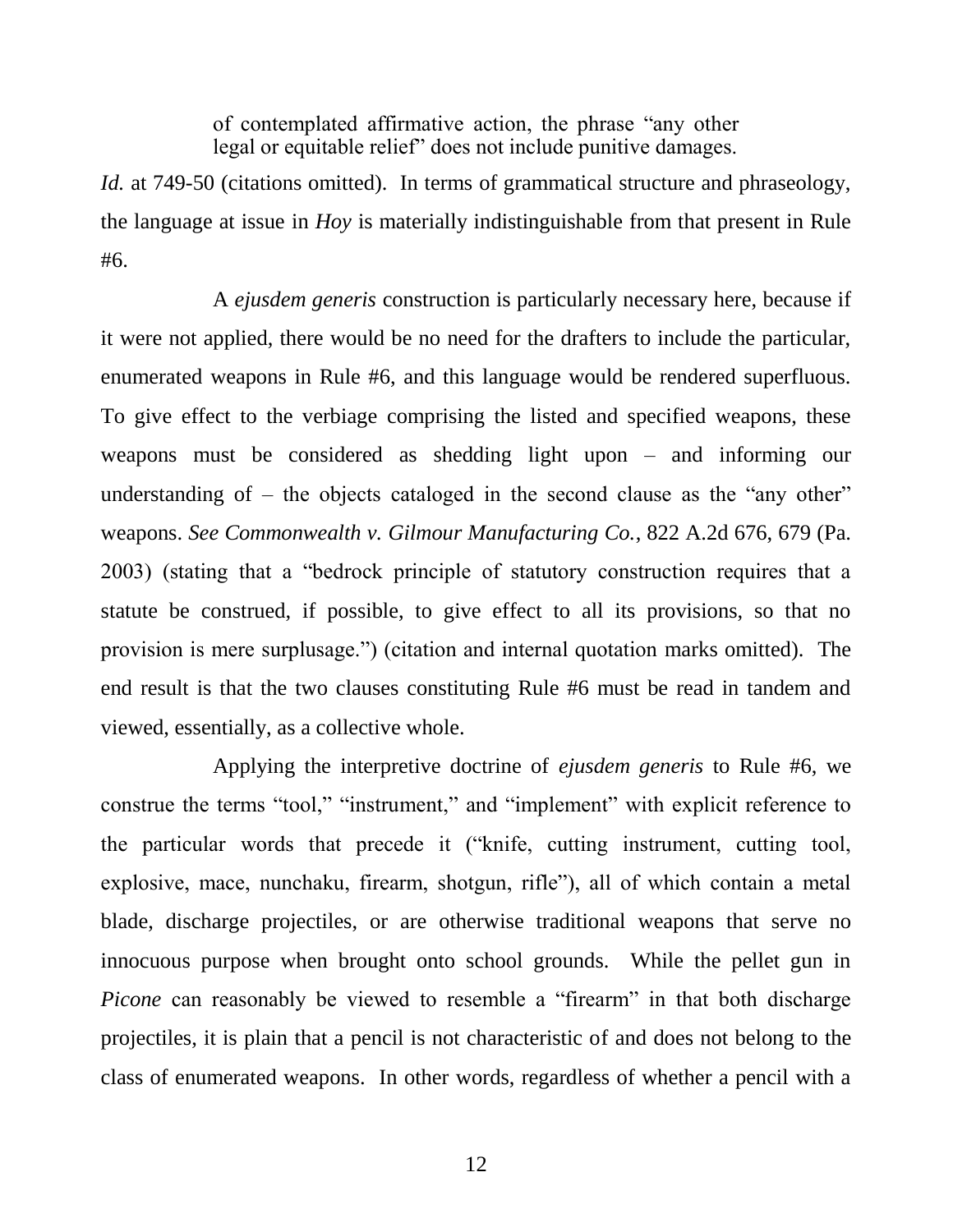point is capable of inflicting serious bodily injury, a pencil is not a "tool," "instrument," or "implement" for purposes of Rule #6 because these terms are restricted in scope and meaning to only those objects that are similar or comparable to the expressly-listed traditional weapons. *See Steele*, 607 A.2d at 743; 2A N. SINGER, SUTHERLAND ON STATUTES AND STATUTORY CONSTRUCTION §47.17 (1991) (stating that "the general words are construed to embrace only objects similar in nature to those objects enumerated by the preceding specific words."). $8$  Quite simply, a pencil is no such object and it is difficult to fathom how one could forcefully argue that it is. As a matter of common parlance, a pencil, instead, is an instrument whose intended, primary use in the schoolroom is for "writing, drawing, or marking," Webster's Third New International Dictionary, 1669 (Gove, ed. 1986), and we believe that any reasonable person looking at a pencil situated on a desk would not associate it with a "weapon," akin to a knife, rifle, or explosive.

In a statement that is not entirely clear, this Court in *Picone* seemingly suggested that certain items, including a pencil, are not weapons. We said: "Student argued that, if a 'weapon' is any object that is capable of inflicting serious bodily injury, then scissors, pencils, neckties, shoelaces, belts and jewelry are 'weapons;' however, students who possess such items are not expelled." *Id.* at 560 n.2. To the extent that our statement in *Picone* is ambiguous, as recommending that either a

<sup>8</sup> *See also State v. Hearns*, 961 So.2d 211, 219 (Fla. 2007) ("[T]he general phrase 'and any other felony" . . . should be interpreted to include only offenses which [are] comparable to that of the enumerated felonies."); *Scally*, 23 Cal. App.3d at 818-19 (interpreting the end portion of statutory phrase, "If any fire originates from the operation or use of any engine, machine, barbecue, incinerator, railroad rolling stock, chimney, *or any other device which may kindle a fire*," to apply only to devices of a character similar to those specifically enumerated and concluding that an "electric powerline" does not fit within the class because the listed items "emit sparks, fire or flames and in their ordinary use constitute a fire hazard" while an electric powerline does not) (emphasis in original); *cf. People v. Craig*, 346 N.W.2d 66, 67-68 (Mich. Ct. App. 1983).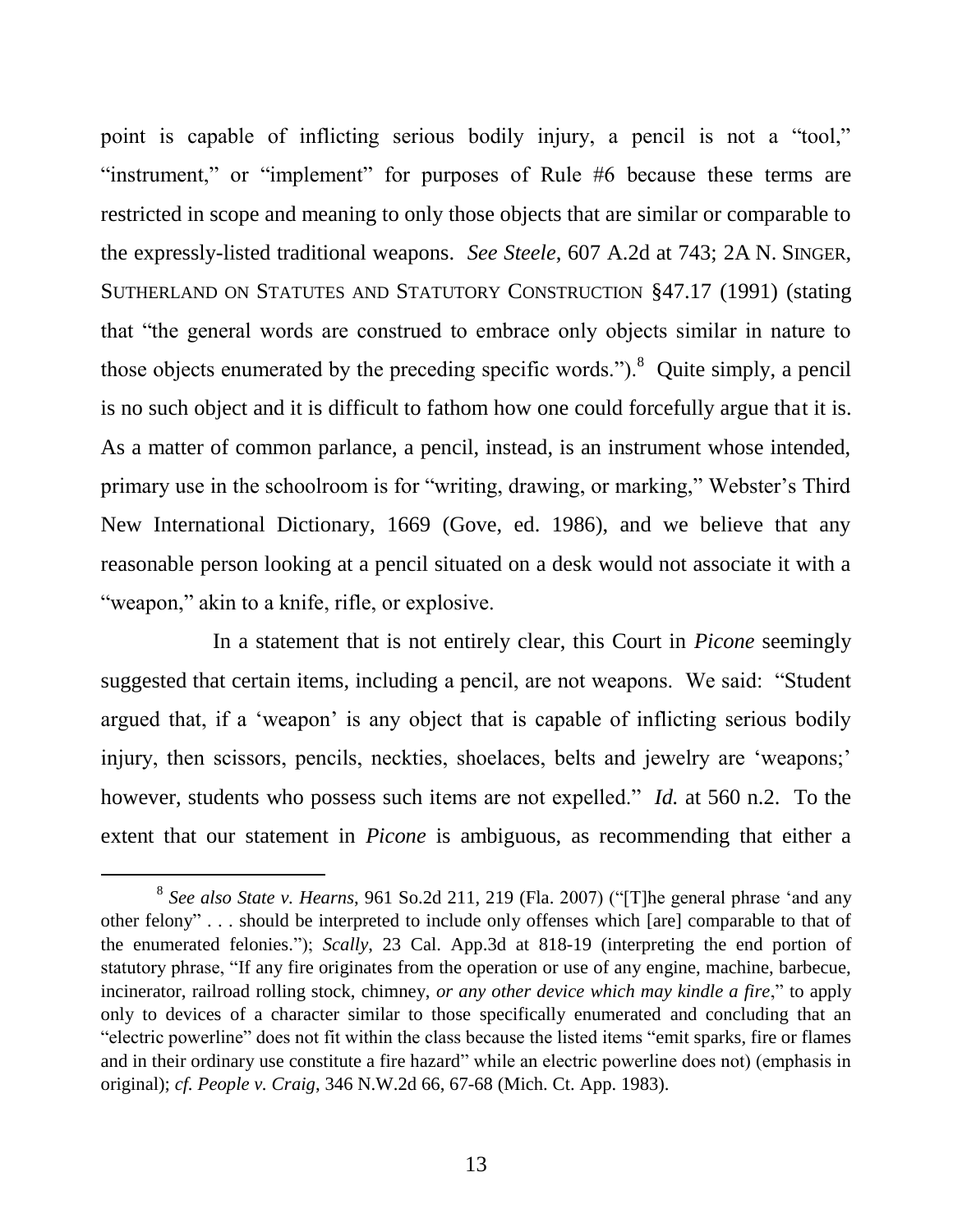violation has not occurred or that a violation has taken place and discipline should not be imposed, we clarify it today and hold that a pencil is not a weapon for purposes of Rule #6 and also section  $1317.2(g)$  of the School Code.

The above conclusion and the applicability of *ejusdem generis* to Rule #6 finds support by way of contrast to section 2301 of the Crimes Code, 18 Pa.C.S. §2301. This provision of the Crimes Code defines "deadly weapon" as follows:

> [a]ny firearm, whether loaded or unloaded, or any device designed as a weapon and capable of producing death or serious bodily injury, *or any other device or instrumentality which, in the manner in which it is used or intended to be used, is calculated or likely to produce death or serious bodily injury*.

*Id.* (emphasis added.)

Unlike the language in Rule #6, which is required by and modeled after the School Code's definition of "weapon," section 2301 has verbiage (italicized above) that creates an entirely new and distinct class of weapons. In contrast to the two clauses in Rule #6, which must be read in reference to one another to truly understand the other, this new class in section 2301 is completely divorced from the preceding classes of weapons by independently bestowing on objects "deadly weapon status on the basis of their use under the circumstances." *Commonwealth v. Scullin*, 607 A.2d 750, 753 (Pa. Super. 1992). It is apparent, then, that the General Assembly knows how to define a weapon through a sub-set classification that encompasses each and every tangible object so long as a person uses that object in a manner that could cause serious bodily injury. However, in devising the term "weapon" in section 1317.2(g) of the School Code, the General Assembly chose not to include the language of section 2301, or language to that effect, nor did it amend the School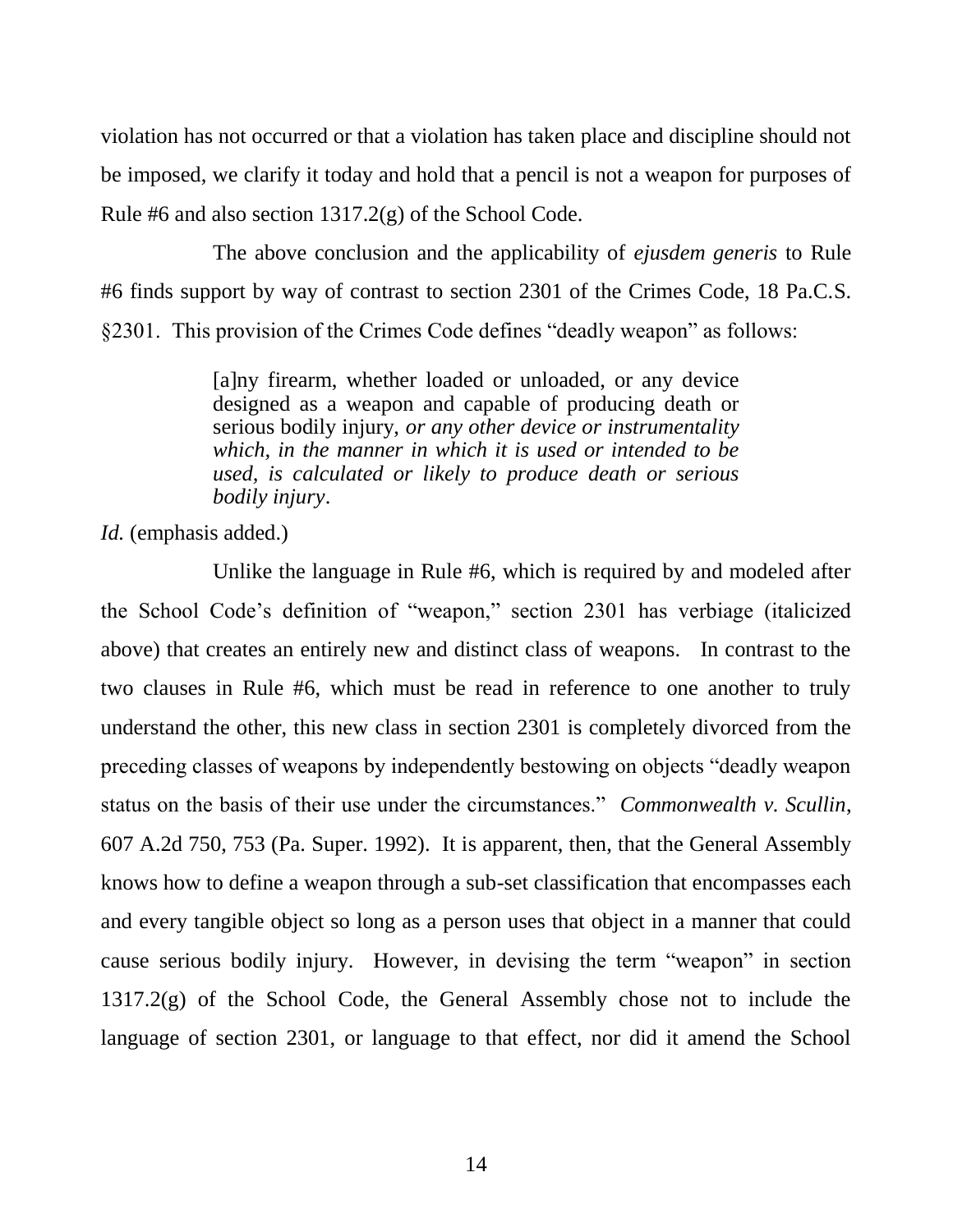Code to insert such language.<sup>9</sup> It naturally and positively follows that the General Assembly did not intend the definition of "weapon" in the School Code, and the District's implementation of it vis-à-vis Rule #6, to be so broad as to cover every conceivable item that is capable of causing bodily harm. Instead, from these precepts, it can be inferred that the General Assembly most likely intended to limit the definition of "weapon" in the School Code and restrict the class of weapons to only those certain items that bear a fair resemblance to the enumerated weapons. Ultimately, this evidence of the General Assembly's intent further supports application of the *ejusdem generis* maxim and the conclusion that S.A. did not violate Rule # $6^{10}$ 

Finally, in ascertaining legislative intent, this Court must presume that the General Assembly does not intend an unreasonable or absurd result. *In re* 

<sup>&</sup>lt;sup>9</sup> On this note, the District's reliance on case law interpreting this statutory section and similar sections is severely misguided because every one of these cases evaluated the manner in which a person used a relatively innocuous object to inflict (or attempt to inflict) bodily harm on another person too. *See* the District's brief at 23-24 (citing, *inter alia*, *Commonwealth v. Roman*, 714 A.2d 440, 443 (Pa. Super. 1998) ("[A]n egg is not inherently dangerous, but the manner in which it was used made it a dangerous"); *Commonwealth v. Nichols*, 692 A.2d 181, 184-85 (Pa. Super. 1997) ("A baseball bat, when swung at the head, can be a very deadly weapon"); *Scullin*, 607 A.2d at 753 ("Although deadly weapons are commonly items which one would traditionally think of as dangerous (*e.g.,* guns, knives, etc.), there are instances when items which normally are not considered to be weapons can take on deadly status . . . . Although a tire iron is not traditionally deemed a deadly weapon, it is an instrument which is likely to produce death or serious bodily injury if used in a manner such as that used by appellee . . . . Thus, the tire iron used by appellee to strike the victim became a deadly weapon at the moment appellee threw it in the direction of the ultimate victim.")).

<sup>10</sup> *See also State v. Larson*, 365 P.3d 740, 744 (Wash. 2015) ("The statute plainly criminalizes *possession* of certain tools, not actual or intended use. If the legislature had intended to include use within the scope of the statute, it could have done so by including the word 'used' — as it did with other criminal statutes dealing with tools . . . . Had the legislature wanted to . . . criminalize intent to use a device to overcome a security system, it could have included specific language to that end.") (emphasis in original).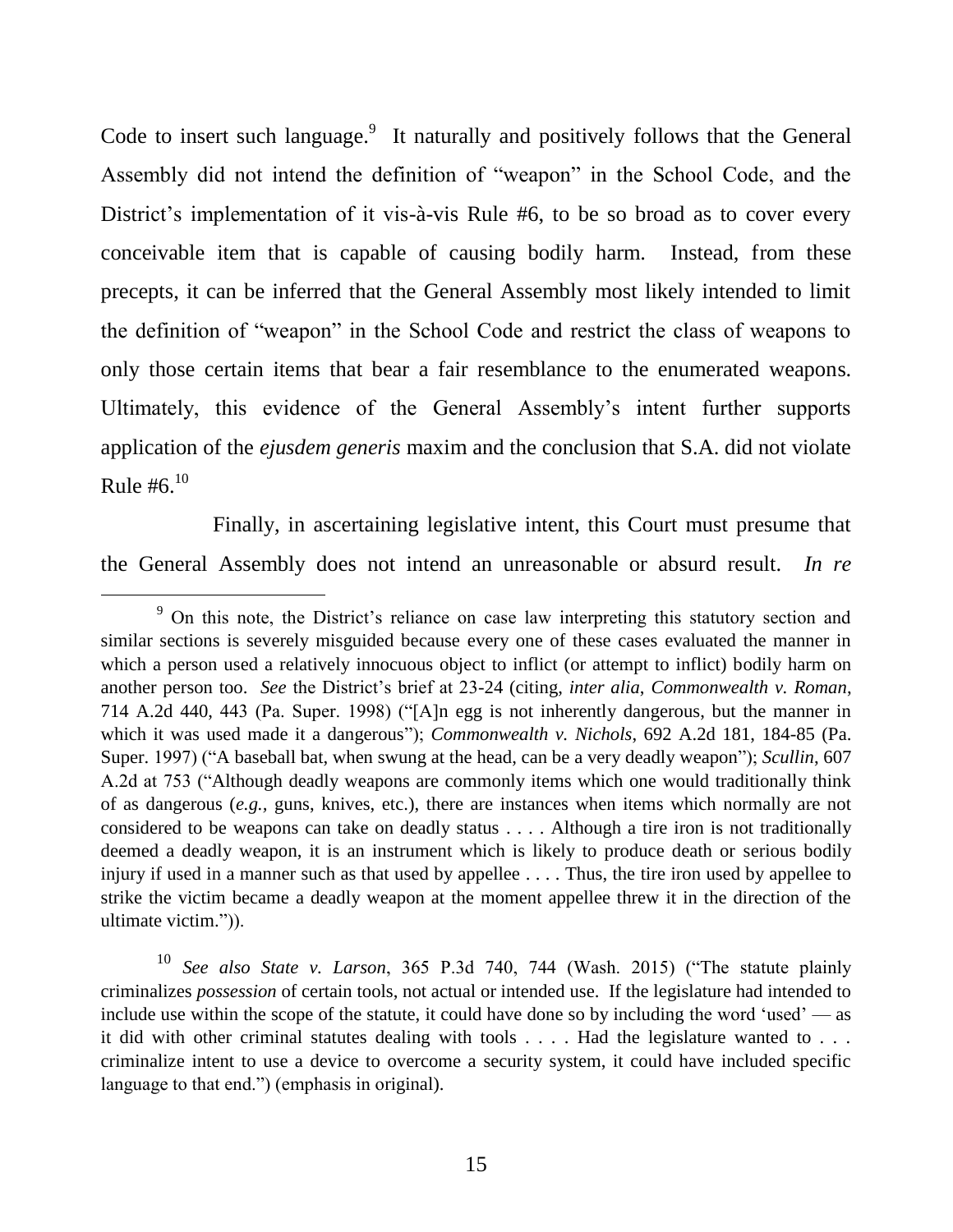*Adoption of RBF*, 803 A.2d 1195, 1202 (Pa. 2002); *see* section 1922(1) of the Statutory Construction Act, 1 Pa.C.S. §1922(1). To be sure, "the first principle of statutory construction is that courts will not interpret legislative enactments in a manner which imputes absurdity to the legislative enactment." *Bowser v. Blom*, 807 A.2d 830, 835 (Pa. 2002) (citation omitted). As previously explained, under Rule #6, a student does not have to actually use a "weapon," but just possess or bring the weapon onto school property, in order to contravene the rule and be subjected to expulsion for one year. If this Court were to construe "weapon" to include the mere possession of a pencil, then a classroom full of students taking a multiple choice exam would all be in violation of Rule #6 and, eventually, there would be no students in attendance at the school. Obviously, this result is patently unreasonable and absurd. Because we can interpret Rule #6 in a way that avoids such a result, while still paying faithful homage to the rule's plain language, we will – or rather, must – do so pursuant to the principles of statutory interpretation.

Therefore, although S.A.'s conduct is reprehensible, the trial court was correct in concluding that S.A. did not possess a weapon, as that term is defined by Rule #6. $^{11}$ 

#### **Conclusion**

Presumably, the District could have disciplined S.A. for assault pursuant to some other rule in the District's Code of Student Conduct. Here, however, the District made a reach too far when it sought to expel S.A. for possessing a "weapon" under Rule #6. Based on the above analysis, different language is needed for Rule #6 to include a pencil within the definition of a weapon – language that is not related or

 $11$  Due to our disposition, we need not address S.A.'s other arguments.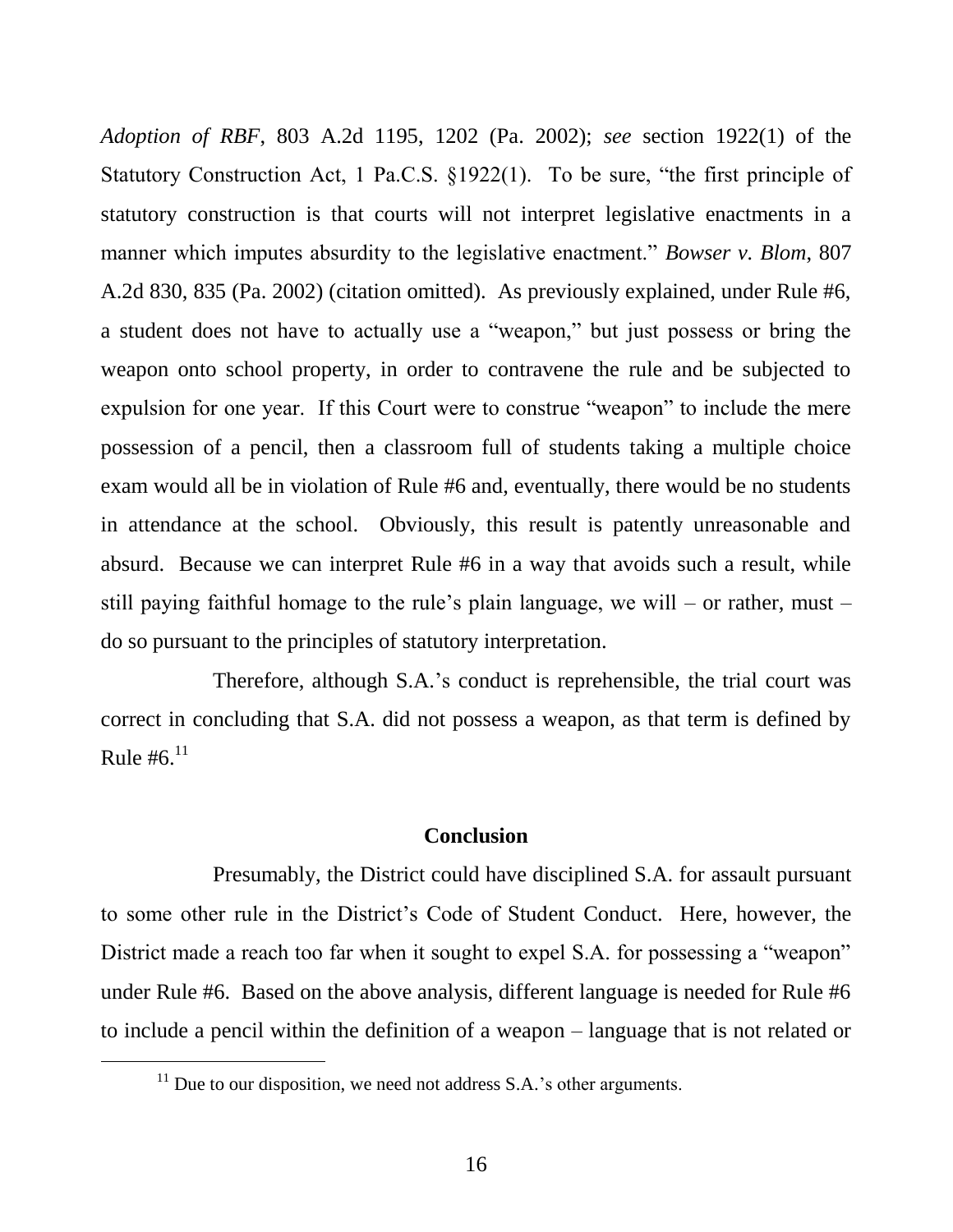made in reference to ("and any other") a preceding list of specific items that are not remotely comparable to a pencil. Accordingly, having determined that possession of a pencil is not equivalent to possession of a weapon and that S.A. did not run afoul of Rule #6, we affirm the trial court's order.

> \_\_\_\_\_\_\_\_\_\_\_\_\_\_\_\_\_\_\_\_\_\_\_\_\_\_\_\_\_\_\_\_ PATRICIA A. McCULLOUGH, Judge